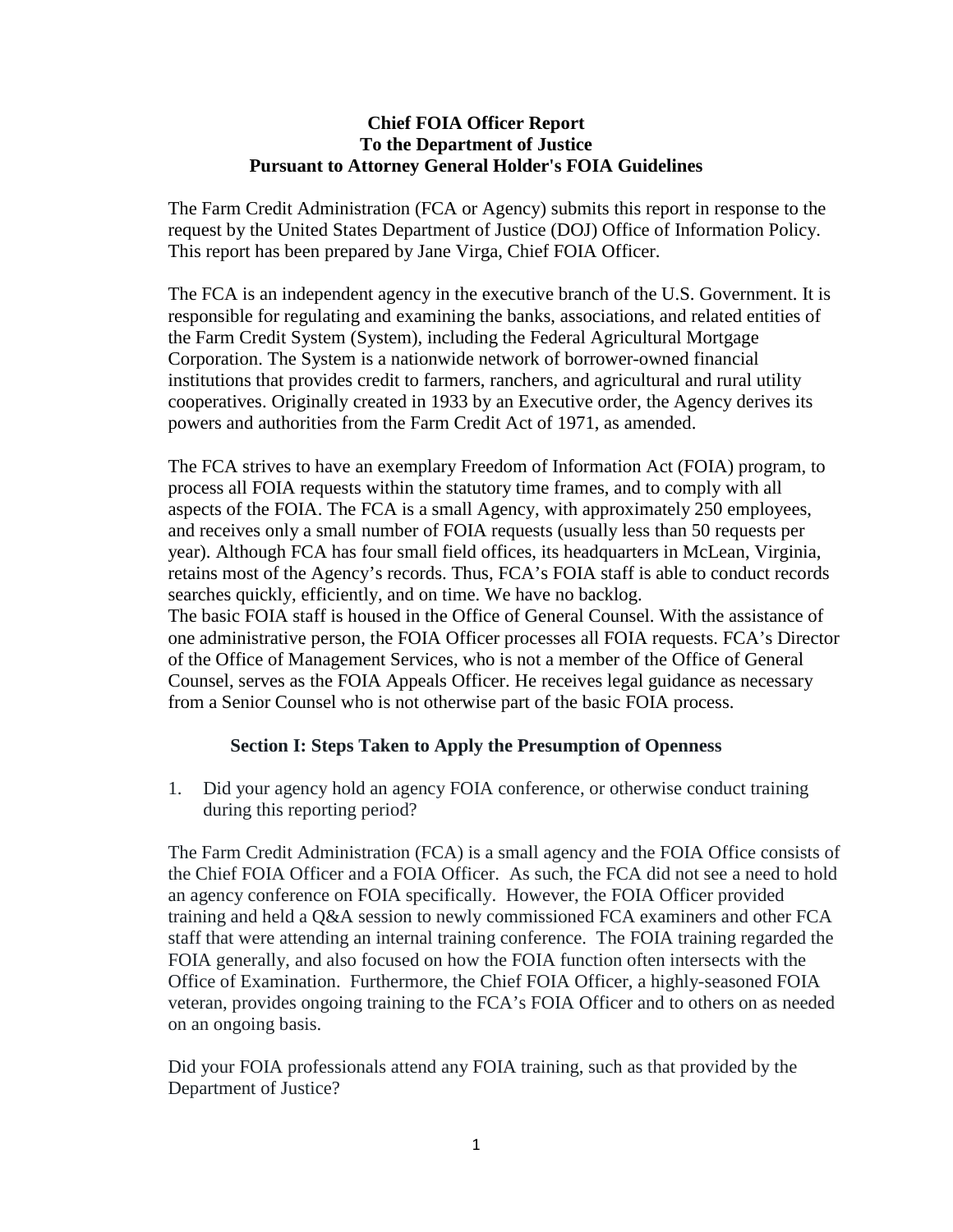The FOIA Officer has attended several FOIA trainings provided by DOJ.

2. Did your agency make any discretionary releases of otherwise exempt information?

Yes. The FCA made 2 discretionary releases of material known to be withholdable under one or more FOIA exemptions out of 18 FOIA responses that involved information release. Of note is that it is difficult to determine the exact number of discretionary releases because we do not make an official determination as to whether an exemption will apply if a release is not likely to cause harm to the Agency and is not prohibited by law. Instead, if it meets those two criteria, the release is made with no further analysis needed. Thus, there is likely to be a large number of releases that would have qualified for an exemption that was released without determining whether an exemption applied because such a determination was not necessary.

3. What exemptions would have covered the information that was released as a matter of discretion?

In cases where an exemption was known to apply, Exemption b5 and b8 would have covered the information that was released as a matter of discretion. But since we stop the analysis and simply release in cases where release is not likely to harm the agency and is not prohibited by law, we have likely released material that would have been covered by other exemptions as well.

4. Provide a narrative description, or some examples of, the types of information that your agency released as a matter of discretion.

An example of where FCA released information known to be covered by an exemption as a matter of discretion is as follows: despite the applicability of Exemption b2, we disclosed a number of internal personnel policies that were very trivial in nature such has how FCA defines basic human resources terms, the flexiplace policy at FCA, FCA's training policy applicable to its employees, and the like.

5. Describe any other initiatives undertaken by your agency to ensure that the presumption of openness is being applied.

The FCA applies the presumption of openness to all decisions involving the FOIA. The Chief FOIA Officer and FOIA Officer maintain constant contact to ensure that all appropriate discretionary disclosures are made. Furthermore, whenever the FOIA Officer or Chief FOIA Office are invited to present at FCA training conferences, we always spread the word that FCA operates under a presumption of openness to the maximum extent possible.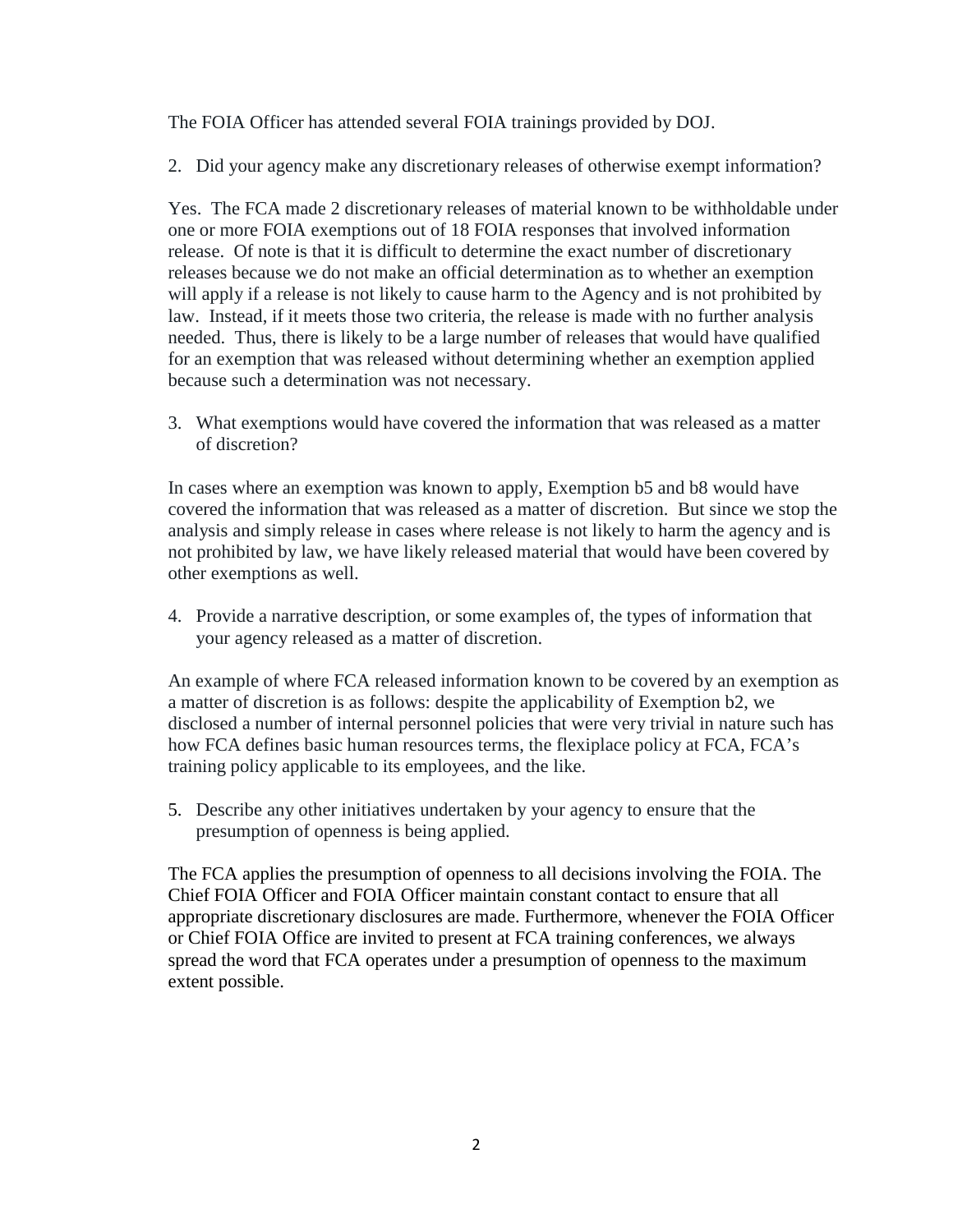### **Section II: Steps Taken to Ensure that Your Agency Has an Effective System in Place for Responding to Requests**

1. Do FOIA professionals within your agency have sufficient IT support?

Yes. The FOIA Officer is able to obtain all necessary Information Technology (IT) support. However, because of the small size of the FOIA staff and relatively small number of FOIA requests each year, the need for IT support is limited. Nevertheless, the Chief FOIA Officer maintains a close and cordial working relationship with the Office of the Chief Information Officer (OCIO), which ensures adequate IT support. This has allowed FCA to comply with the quarterly FOIA reporting requirement. The OCIO has a helpline that provides 24 hour service.

2. Do your FOIA professionals work with your agency's Open Government Team?

The Chief FOIA Officer interacts with the Open Government Team, as well as the senior leadership at the Agency to ensure accountability and the sustainability of transparency, participation, and collaboration.

3. Has your agency assessed whether adequate staffing is being devoted to FOIA administration?

We believe there is adequate staffing devoted to FOIA administration. The Agency does not have a backlog, nor has there been one in more than 20 years. Thus, we believe that the existing staffing is adequate for FOIA administration.

4. Describe any other steps your agency has undertaken to ensure that your FOIA system operates efficiently and effectively, such as conducting self-assessments to find greater efficiencies, improving search processes, streamlining consultations, eliminating redundancy, etc.

The Chief FOIA Officer and the FOIA Officer are in constant contact and conduct selfassessments in order to respond to FOIA requests quickly, accurately, and with a minimum or no fee assessment. For instance, the FOIA Officer will contact a requester to narrow or clarify a request in order to respond in less than 20 business days and with documents fully responsive to the requester's needs.

# **Section III: Steps Taken to Increase Proactive Disclosures**

1. Provide examples of material that your agency has posted this past year.

In the past year, the FCA has posted the following documents: Informational Memoranda; Farm Credit System Major Financial Indicators; proposed and final rules; news releases; Performance and Accountability Reports; a Survey of the FCA's Use of Social Media; and a myriad of other documents.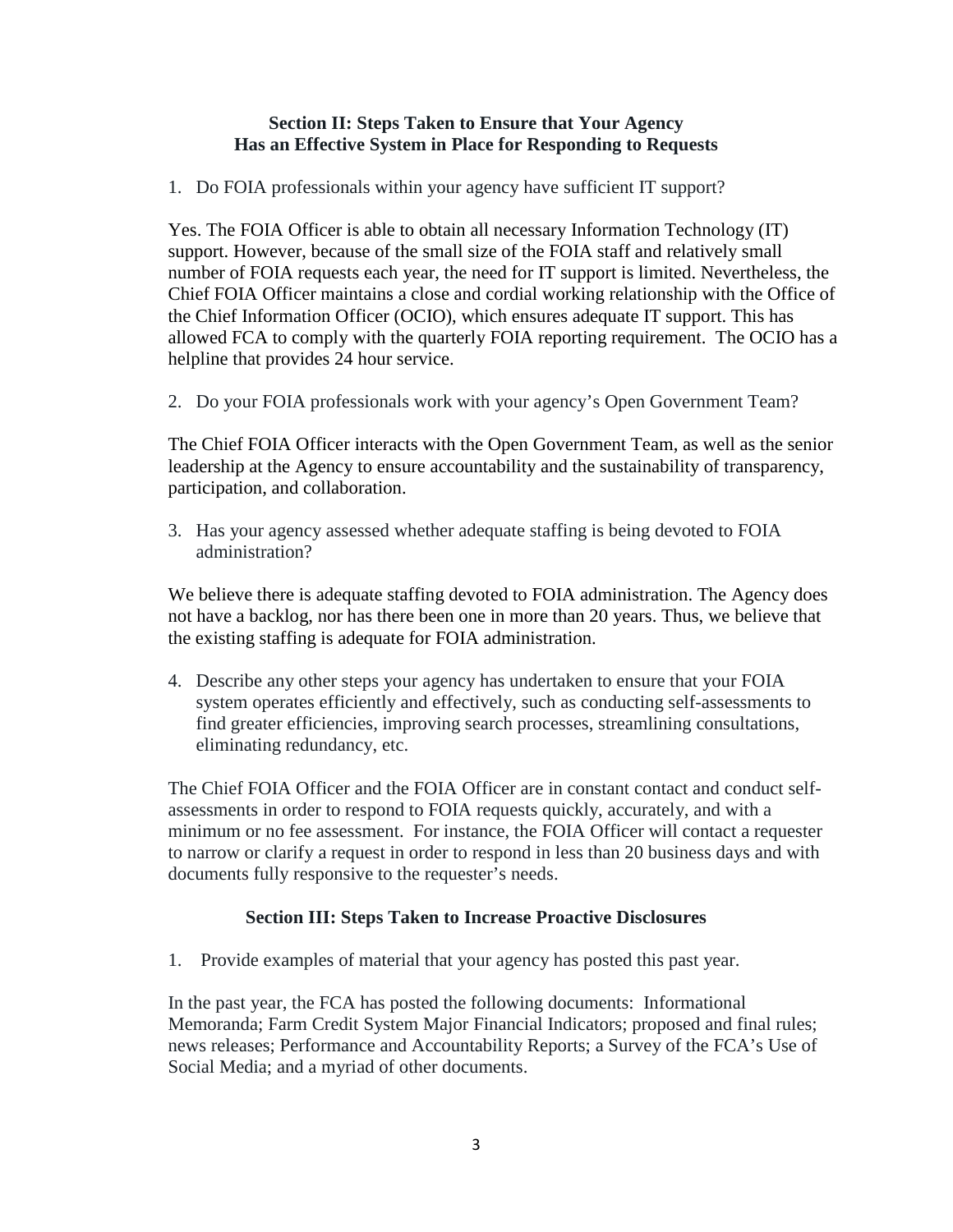2. Beyond posting new material, is your agency taking steps to make the posted information more useful to the public, especially to the community of individuals who regularly access your agency's website, such as soliciting feedback on the content and presentation of the posted material, improving search capabilities on the site, creating mobile applications, providing explanatory material, etc.?

Yes. The FCA is acting to make posted information more useful to the public.

3. If so, provide examples of such improvements.

We have a direct link on our home page to "FCA and the Open Government Initiative." Additionally, we have asked the public to participate in our "Plan for Retrospective Analysis of Existing Rules." We have also requested feedback on whether the FCA is meeting the public's information needs and asked the public to write to us at [opengov@fca.gov.](mailto:opengov@fca.gov) Finally, the FCA has a digital strategy to use digital tools to increase transparency.

4. Describe any other steps taken to increase proactive disclosures at your agency.

Not applicable.

# **Section IV: Steps Taken to Greater Utilize Technology**

*Electronic receipt of FOIA requests:*

1. Can FOIA requests be made electronically to your agency?

Yes.

2. If your agency is decentralized, can FOIA requests be made electronically to *all* components of your agency?

Not applicable. The FCA is not decentralized.

*Online tracking of FOIA requests:* 

3. Can a FOIA requester track the status of his/her request electronically?

No. We respond to all requests within 20 days and do not believe that the FCA needs electronic tracking of FOIA requests.

4. If so, describe the information that is provided to the requester through the tracking system. For example, some tracking systems might tell the requester whether the request is "open" or "closed," while others will provide further details to the requester throughout the course of the processing, such as "search commenced" or "documents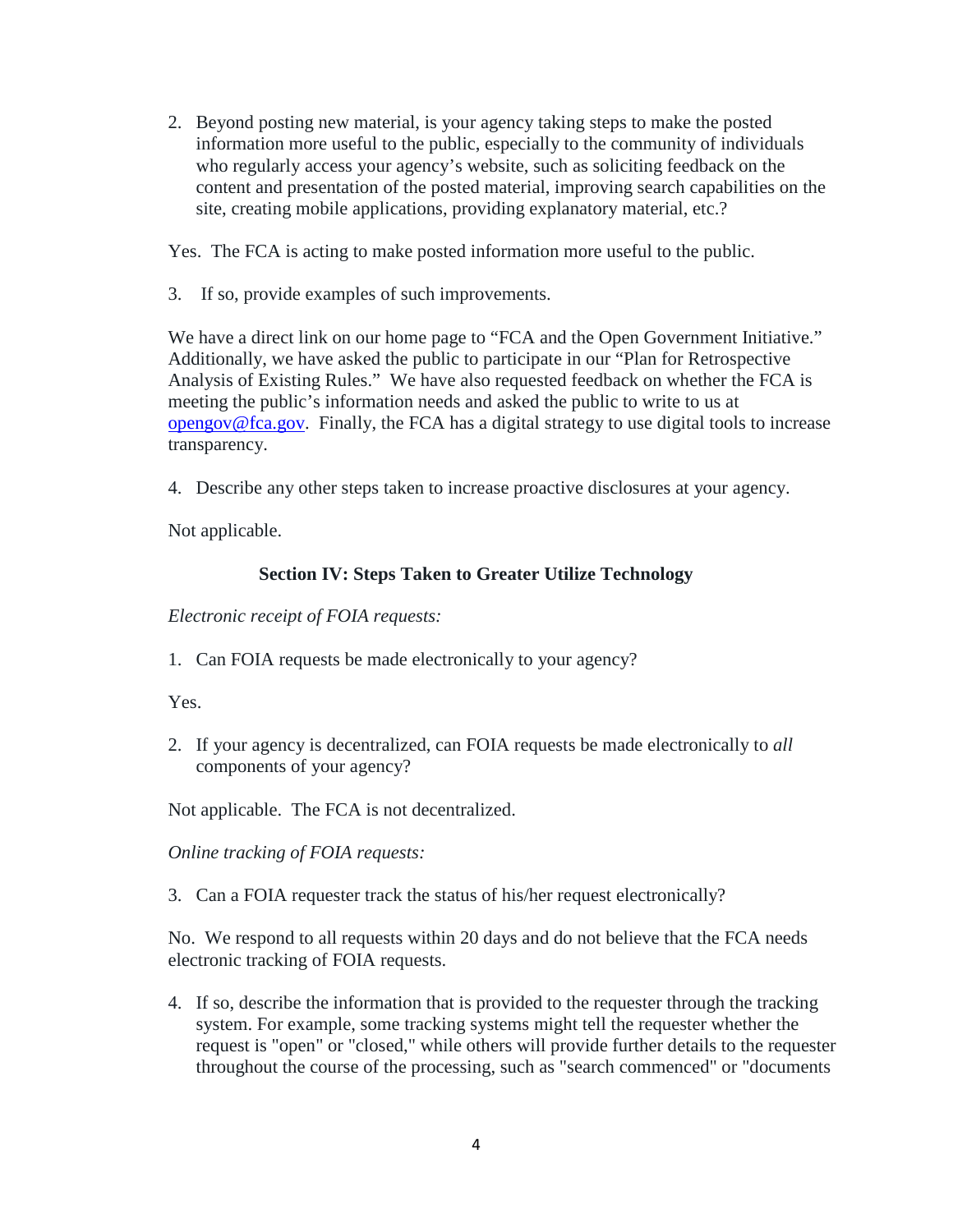currently in review. "List the specific types of information that are available through your agency's tracking system.

Not applicable.

5. In particular, does your agency tracking system provide the requester with an estimated date of completion for his or her request?

Not applicable.

6. If your agency does not provide online tracking of requests, is your agency taking steps to establish this capability?

We do not have plans to establish an online tracking system as we respond to all requests within 20 business days.

*Use of technology to facilitate processing of requests*:

7. Beyond using technology to redact documents, is your agency taking steps to utilize more advanced technology to facilitate overall FOIA efficiency, such as improving record search capabilities, utilizing document sharing platforms for consultations and referrals, or employing software that can sort and de-duplicate documents?

The FCA is using more advanced technology to increase FOIA efficiency.

8. If so, describe the technological improvements being made.

Although the FCA does not have a backlog, we continue to strive to improve efficiency. All of the Agency's electronic databases are being transferred to SharePoint, which will allow improved record search capabilities.

# **Section V: Steps Taken to Improve Timeliness in Responding to Requests and Reduce Backlogs**

1. Section VII.A of your agency's Annual FOIA Report, entitled "FOIA Requests – Response Time for All Processed Requests," includes figures that show your agency's average response times for processed requests. For agencies utilizing a multi-track system to process requests, there is a category for "simple" requests, which are those requests that are placed in the agency's fastest (non-expedited) track, based on the low volume and/or simplicity of the records requested. If your agency does not utilize a separate track for processing simple requests, answer the question below using the figure provided in your report for your non-expedited requests.

a. Does your agency utilize a separate track for simple requests?

No.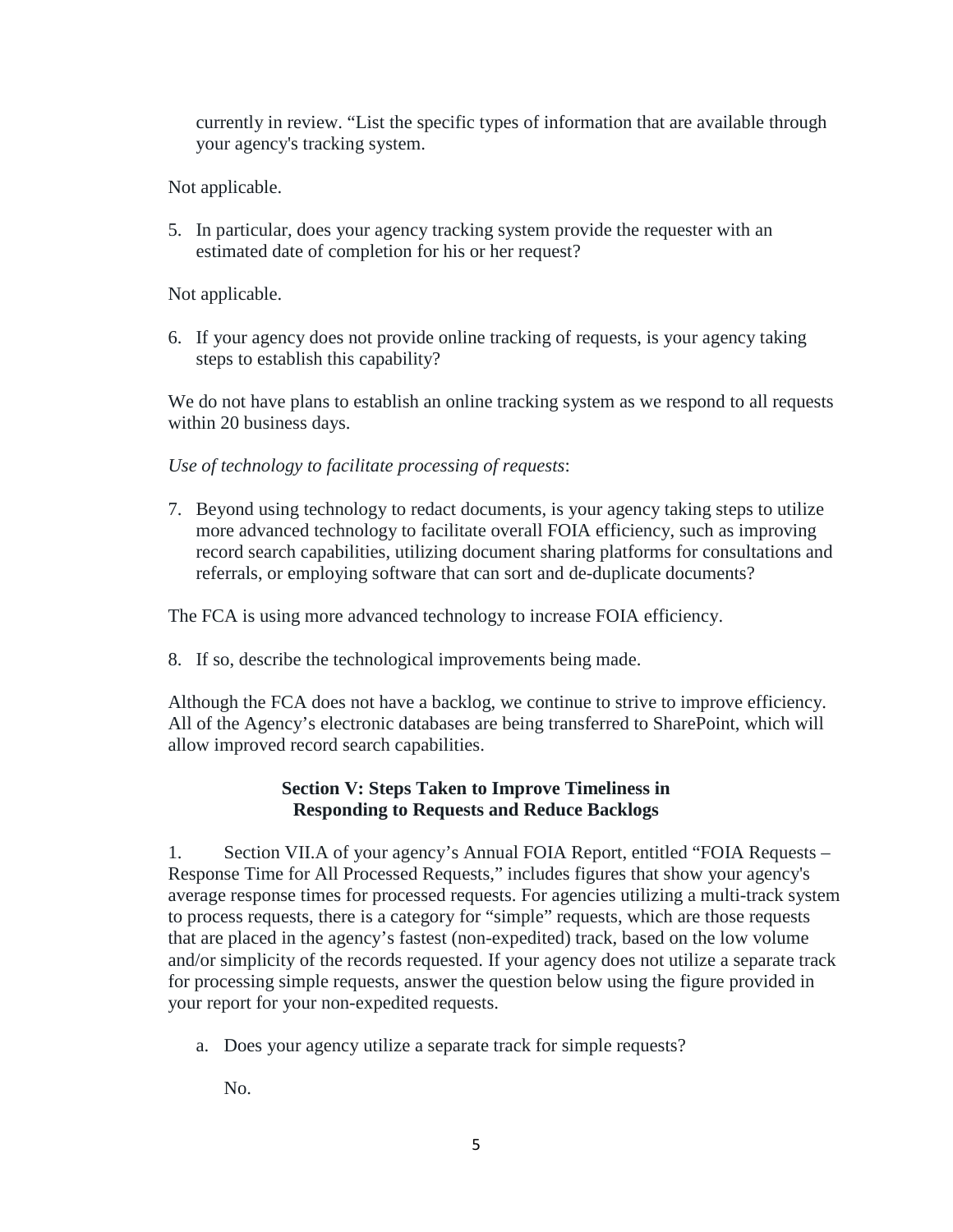b. If so, for your agency overall, for Fiscal Year 2012, was the average number of days to process simple requests twenty working days or fewer?

Not applicable.

c. If your agency does not track simple requests separately, was the average number of days to process non- expedited requests twenty working days or fewer?

The average number of days to process non-expedited request was less than 20 working days. The average number was 11.71 days.

2. Sections XII.D.(2) and XII.E.(2) of your agency's Annual FOIA Report, entitled "Comparison of Numbers of Requests/Appeals from Previous and Current Annual Report – Backlogged Requests/Appeals," show the numbers of any backlog of pending requests or pending appeals from Fiscal Year 2012 as compared to Fiscal Year 2011. You should refer to those numbers when completing this section of your Chief FOIA Officer Report. In addition, Section VII.E, entitled "Pending Requests – Ten Oldest Pending Requests," and Section VI.C.(5), entitled "Ten Oldest Pending Administrative Appeals," from both Fiscal Year 2011 and Fiscal Year 2012 should be used for this section.

a. If your agency had a backlog of requests at the close of Fiscal Year 2012, did that backlog decrease as compared with Fiscal Year 2011?

Not applicable. The FCA does not have a backlog.

b. If your agency had a backlog of administrative appeals in Fiscal Year 2012, did that backlog decrease as compared to Fiscal Year 2011?

Not applicable. The FCA does not have a backlog.

c. In Fiscal Year 2012, did your agency close the ten oldest requests that were pending as of the end of Fiscal Year 2011?

Not applicable.

d. In Fiscal Year 2012, did your agency close the ten oldest administrative appeals that were pending as of the end of Fiscal Year 2011?

Not applicable.

3. If you answered "no" to any of the above questions, describe why that has occurred. In doing so, answer the following questions then include any additional explanation:

Request Backlog: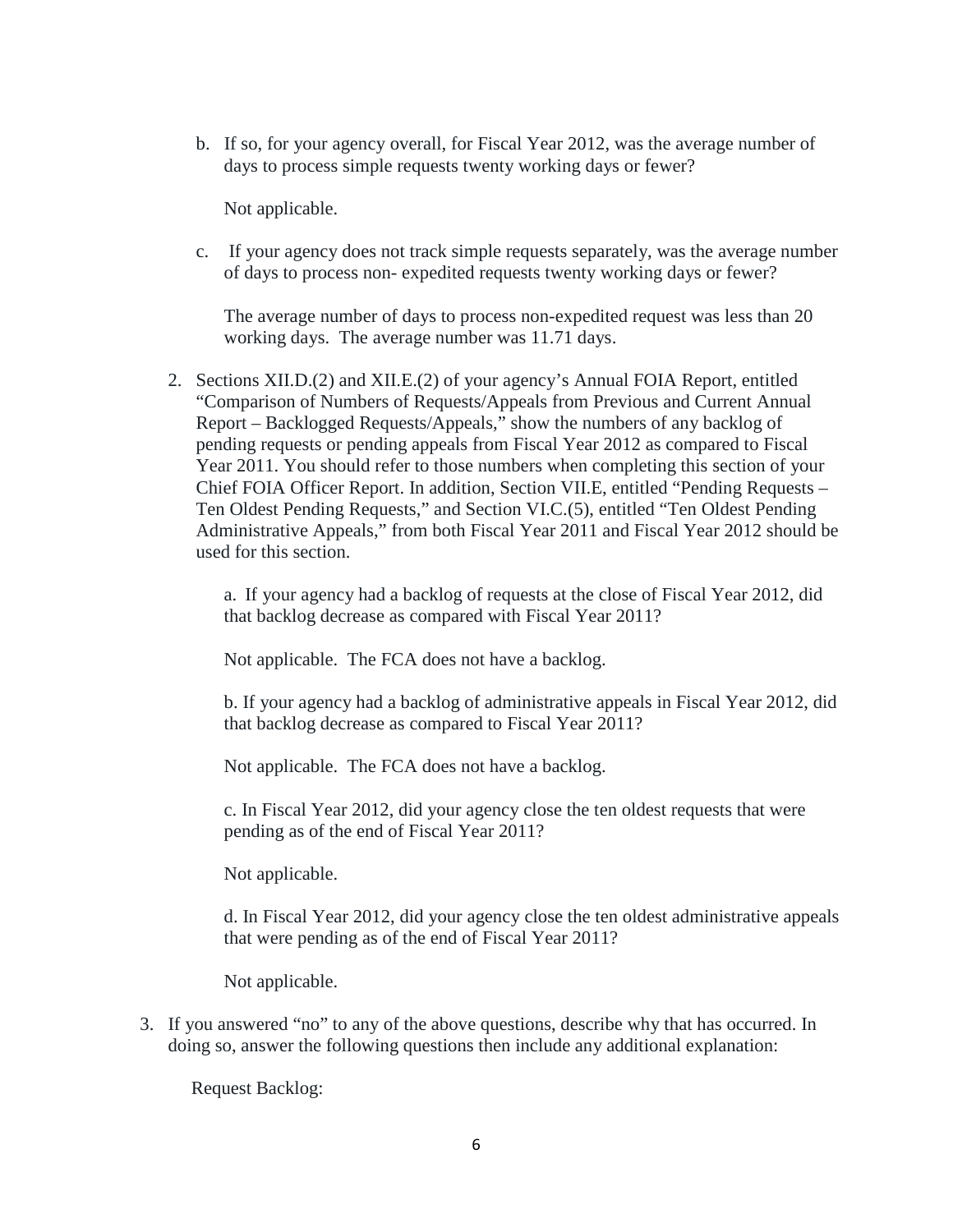a. Was the lack of a reduction in the request backlog a result of an increase in the number of incoming requests?

b. Was the lack of a reduction in the request backlog caused by a loss of staff?

c. Was the lack of a reduction in the request backlog caused by an increase in the complexity of the requests received?

d. What other causes, if any, contributed to the lack of a decrease in the request backlog?

Administrative Appeal Backlog:

a. Was the lack of a reduction in the backlog of administrative appeals a result of an increase in the number of incoming appeals?

b. Was the lack of a reduction in the appeal backlog caused by a loss of staff?

c. Was the lack of a reduction in the appeal backlog caused by an increase in the complexity of the appeals received?

d. What other causes, if any, contributed to the lack of a decrease in the appeal backlog?

4. OIP has issued [guidance](http://www.justice.gov/oip/foiapost/2010foiapost5.htm) encouraging agencies to make interim releases whenever they are working on requests that involve a voluminous amount of material or require searches in multiple locations. By providing rolling releases to requesters agencies facilitate access to the requested information. If your agency had a backlog in Fiscal Year 2012, please provide an estimate of the number of cases in the backlog where a substantive, interim response was provided during the fiscal year, even though the request was not finally closed.

Not applicable.

# **Use of FOIA's Law Enforcement "Exclusions"**

In order to increase transparency regarding the use of the FOIA's statutory law enforcement exclusions, which authorize agencies under certain exceptional circumstances to "treat the records as not subject to the requirements of [the FOIA]," 5 U.S.C.  $\S$  552(c)(1), (2), (3), please answer the following questions:

1. Did your agency invoke a statutory exclusion during Fiscal Year 2012?

No.